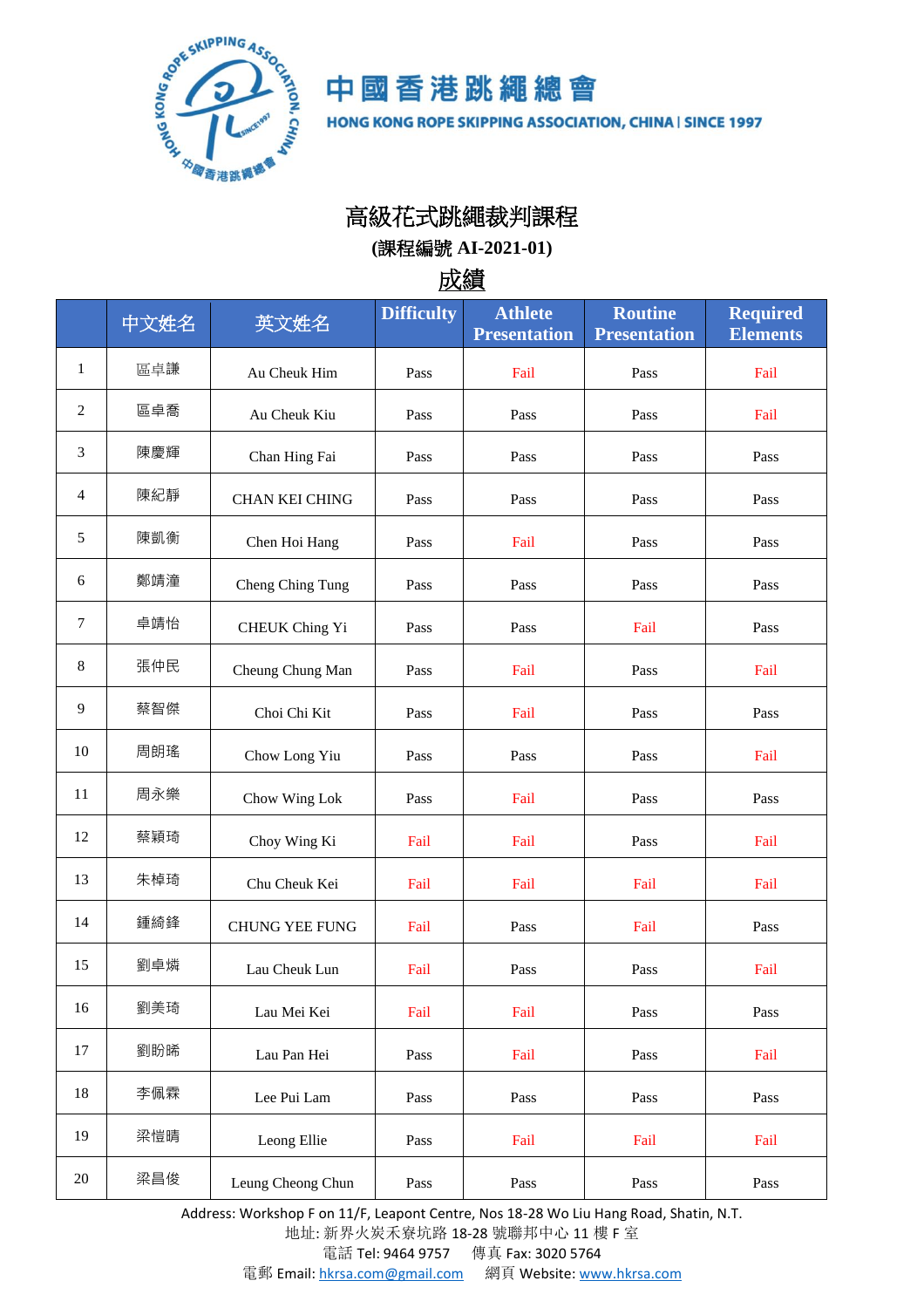

## 中國香港跳繩總會

HONG KONG ROPE SKIPPING ASSOCIATION, CHINA | SINCE 1997

|    | 中文姓名 | 英文姓名               | <b>Difficulty</b> | <b>Athlete</b><br><b>Presentation</b> | <b>Routine</b><br><b>Presentation</b> | <b>Required</b><br><b>Elements</b> |
|----|------|--------------------|-------------------|---------------------------------------|---------------------------------------|------------------------------------|
| 21 | 梁雅婷  | Leung Nga Ting     | Pass              | Fail                                  | Pass                                  | Pass                               |
| 22 | 梁珀瑋  | Leung Pak Wai      | Pass              | Fail                                  | Pass                                  | Pass                               |
| 23 | 梁恩浠  | Leung Yan Hei      | Fail              | Pass                                  | Pass                                  | Pass                               |
| 24 | 梁裕銘  | Leung Yu Ming      | Pass              | Pass                                  | Pass                                  | Pass                               |
| 25 | 梁潤新  | Leung Yun San      | Pass              | Pass                                  | Pass                                  | Pass                               |
| 26 | 李芯苡  | Li Sum Yee         | Pass              | Fail                                  | Pass                                  | Pass                               |
| 27 | 李旨悅  | Li Tsz Yuet Sheena | Pass              | Pass                                  | Pass                                  | Fail                               |
| 28 | 廖家佑  | Liu Ka Yau         | Pass              | Pass                                  | Pass                                  | Pass                               |
| 29 | 盧倩珩  | Lo Shin Hang       | Fail              | Pass                                  | Fail                                  | Pass                               |
| 30 | 馬卓恆  | Ma Cheuk Hang      | Pass              | Pass                                  | Pass                                  | Pass                               |
| 31 | 吳志健  | Ng Chi Kin         | Pass              | Pass                                  | Pass                                  | Pass                               |
| 32 | 吳景文  | Ng King Man        | Pass              | Fail                                  | Pass                                  | Pass                               |
| 33 | 吳逸桐  | Ng Yat Tung        | Fail              | Pass                                  | Pass                                  | Fail                               |
| 34 | 彭珀健  | Pang Pak Kin       | Pass              | Fail                                  | Pass                                  | Fail                               |
| 35 | 蕭安遙  | Siu On Yiu         | Pass              | Fail                                  | Pass                                  | Fail                               |
| 36 | 蘇家盈  | So Ka Ying         | Pass              | Pass                                  | Pass                                  | Pass                               |
| 37 | 譚浩軒  | Tam Ho Hin         | Fail              | Pass                                  | Pass                                  | Pass                               |
| 38 | 鄧綽禮  | Tang Cheuk Lai     | Pass              | Fail                                  | Pass                                  | Pass                               |
| 39 | 湯子賢  | Tong Tsz Yin       | Fail              | Pass                                  | Pass                                  | Pass                               |
| 40 | 尹靖荷  | Wan Ching Ho       | Pass              | Pass                                  | Pass                                  | Fail                               |
| 41 | 戴詠柔  | Wing Yau Tai       | Pass              | Fail                                  | Pass                                  | Pass                               |
| 42 | 王志雄  | Wong Chi Hung      | Pass              | Fail                                  | Pass                                  | Fail                               |

Address: Workshop F on 11/F, Leapont Centre, Nos 18-28 Wo Liu Hang Road, Shatin, N.T.